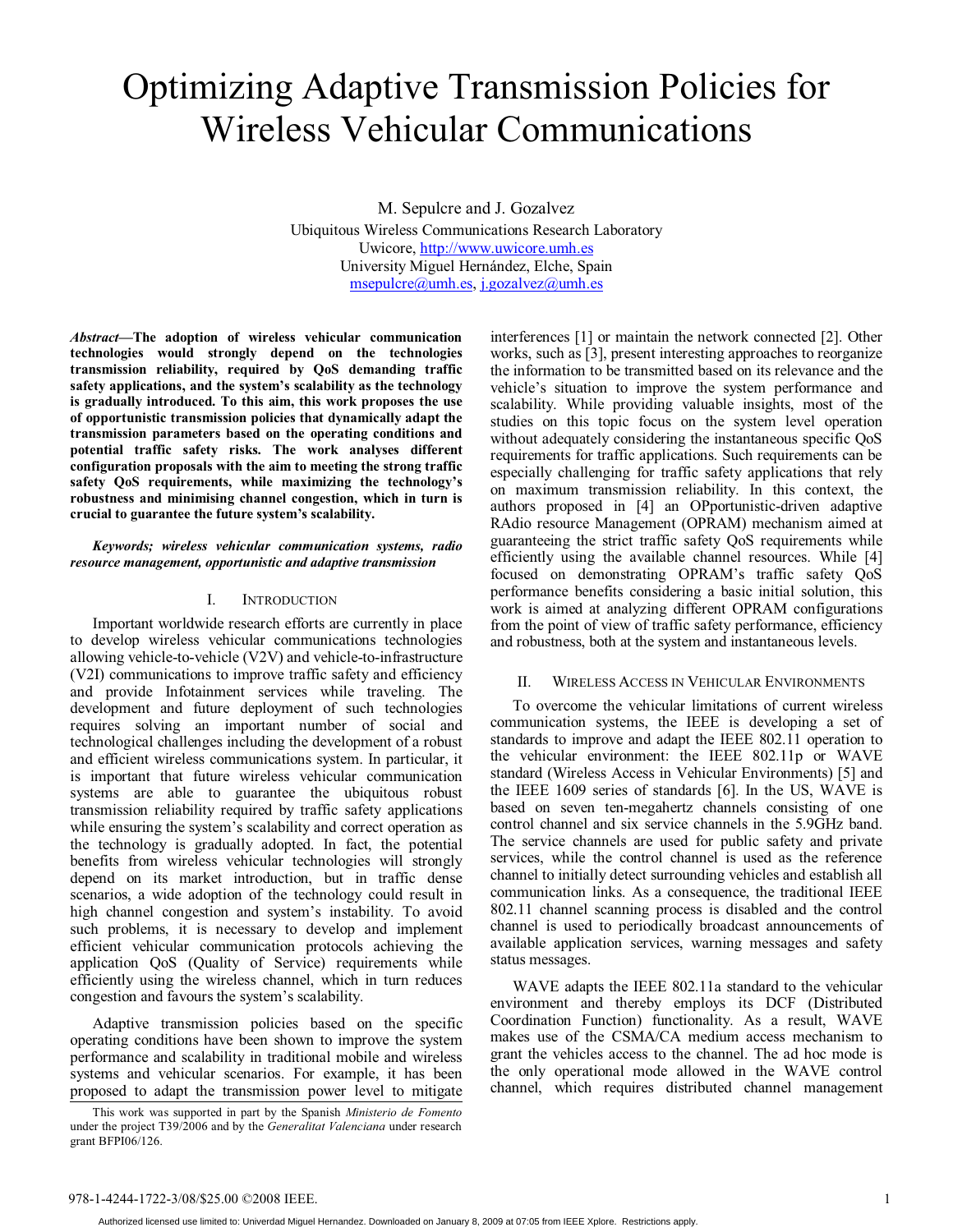policies. It is important to note that the control channel's reference status to initiate any V2V and V2I communications or to detect the presence of a nearby vehicle could result in a high channel load in scenarios with a large number of nearby vehicles and broadcasted services. Such potential channel congestion, together with the strict traffic safety needs, requires the definition of advanced radio resource and channel management policies that efficiently uses the WAVE control channel while guaranteeing the applications QoS. It is interesting to note that ensuring such efficient use will improve the system's scalability as V2V and V2I communication technologies gradually penetrate the market.

# III. OPPORTUNISTIC-DRIVEN TRANSMISSION TECHNIQUES

To define a wireless vehicular communications policy capable to achieve the strict traffic safety QoS requirements while efficiently using the communications channel, the authors proposed OPRAM [4]. OPRAM is an opportunistic communications policy that adapts the vehicles transmission parameters based on its position and proximity to an area where a potential collision could occur. This adaptation is decentralised and can be based on the information provided by digital maps, surrounding vehicles or any other source. For traffic safety applications, the OPRAM proposal adapts the transmission power and packet rate only in a small region, named AR (Algorithm Region), before the critical distance (*CD*). This critical distance is the minimum distance to a potential collision area at which a warning message needs to be received in order to provide the driver with sufficient time to react, stop and avoid the accident; it has been calculated considering a uniform deceleration model. A target scenario for OPRAM's application is intersections (see Fig. 1) where over 25% of road accidents occur in the US. By modifying the communications parameters in AR, OPRAM aims to guarantee the successful reception from a potentially colliding vehicle of at least one broadcast safety message before reaching *CD*. As illustrated in Fig. 1, OPRAM transmits  $N_T$  broadcast safety packets in AR at a transmission power equal to that needed to ensure that each of the  $N_T$  messages is correctly received with probability  $p_e(i)$ , with  $i=1,2,...N_T$ . As further explained in [4],  $p_e(i)$  is selected to ensure that at least one of the  $N_T$  transmitted messages in AR is successfully received by the vehicle approaching the intersection and that represents a potential collision risk in 99% of the cases; this is equivalent to define a probability of not receiving a warning alert before *CD* equal to *pn*=0.01. Outside AR, OPRAM maintains a constant 0.25W transmission power level and a constant packet transmission rate of 10 packets/s. These communication conditions are sufficient to guarantee a vehicle's connectivity with the vehicles located along the same street in a 150m range under Line of Sight (LOS) propagation conditions, as established by the WAVE guidelines for cooperative collision warning applications [7].

In order to demonstrate the feasibility and potential benefits derived from the use of adaptive opportunistic transmission policies, a constant probability value  $p_e(i) = p_e$  was proposed in [4] for all  $N_T$  packets transmitted in AR. This initial configuration efficiently satisfies the traffic safety QoS requirements, but it is not the only possible solution to



Figure 1. OPRAM configuration for traffic safety.

guarantee such QoS requirements. In a more general framework, the probability of not receiving a packet before  $CD$ ,  $p_n$ , can be calculated using a Bernoulli process with the following equation:

$$
p_n = \prod_{i=1}^{N_T} (1 - p_e(i))
$$
 (1)

While [4] evaluated a first OPRAM implementation where  $p_e(i)$  was constant and established based on the target probability  $p_n$  and the Bernoulli process expressed in equation (1), in this work a linear configuration for the  $p_e(i)$  values is analysed following equation (2):

$$
p_e(i) = p_{e@CD} + \Delta p_e \cdot (N_T - i)
$$
\n<sup>(2)</sup>

Considering packet index *i=1* for the first packet transmitted in AR (i.e. the one transmitted at a larger distance to the intersection) and  $i=N_T$  for the packet transmitted closest to *CD*, *pe@CD* represents the probability of reception of the last packet transmitted in AR,  $p_{e@CD} = p_e(N_T)$ . The  $\Delta p_e$  parameter corresponds to the linear variation of the  $p_e(i)$  function between two consecutive packets. The system of equations has been solved by assigning values to  $p_{e@CD}$  and then numerically calculating  $\Delta p_e$ . Fig. 1 illustrates some of the solutions obtained for  $p_e(i)$  as defined in equation (2). The curves shown in Fig. 1 have been created for  $p_{e@CD}$  values ranging from 0.05 to 0.65 for  $N_T$ =10 (for  $N_T$ =20 and  $N_T$ =30, the  $p_{e@CD}$  values range from 0.025 to 0.375 and from 0.02 to 0.26, respectively). In Fig. 1, the curves corresponding to the minimum and maximum  $p_{e@CD}$ values are highlighted  $(p_{e@CD}(min)$  and  $p_{e@CD}(max)$ ). The curve named as  $p_{e@CD}(original)$  corresponds to the OPRAM version in [4] where  $p_e(i)$  is constant across the AR.

# IV. PERFORMANCE, EFFICIENCY AND ROBUSTNESS ANALYSIS

## *A. Evaluation scenario*

To conduct this investigation, a wireless vehicular simulator developed in The Network Simulator ns2 has been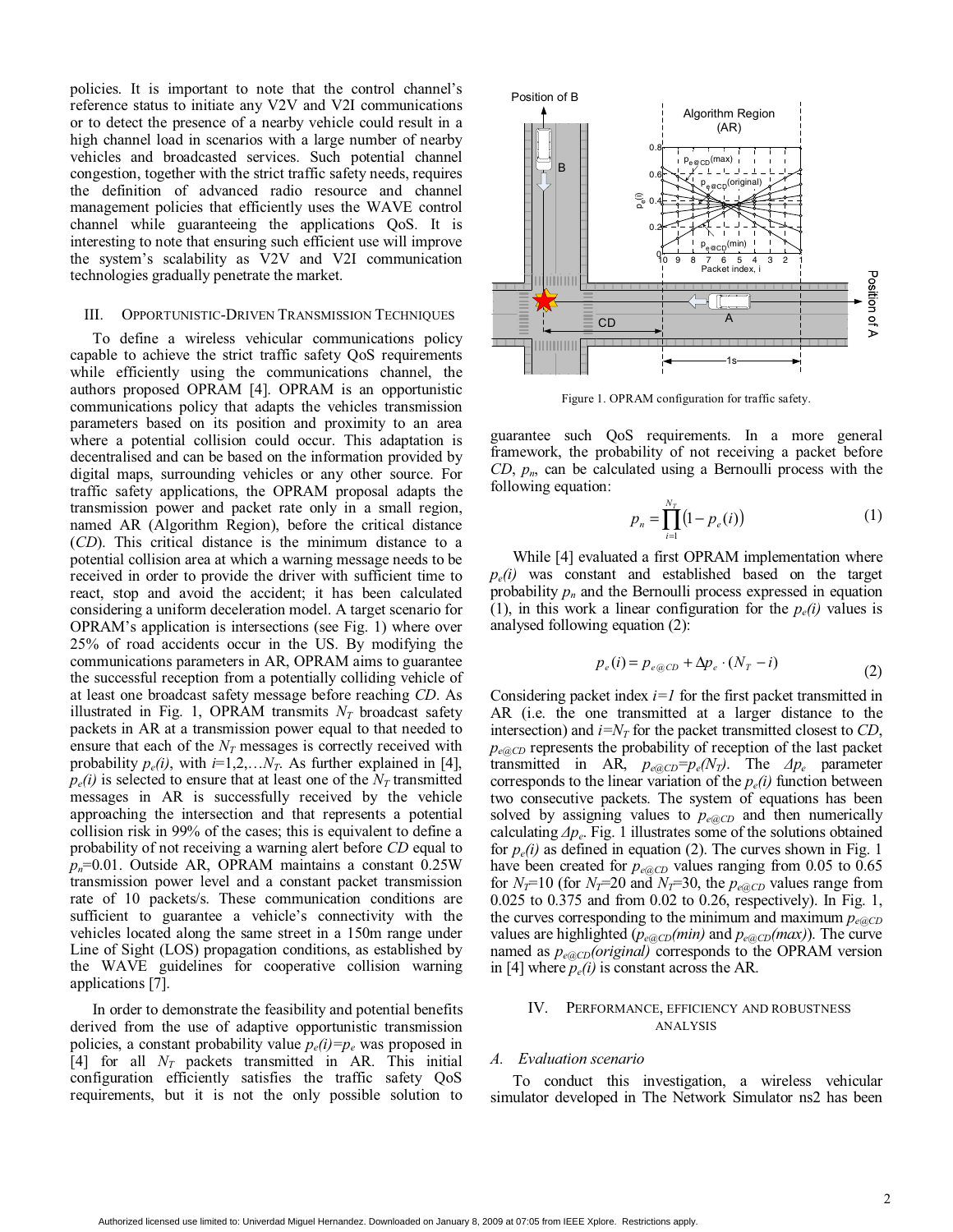implemented. It considers the critical intersection scenario illustrated in Fig. 1 where vehicles periodically broadcast safety messages on the WAVE control channel at 6Mbps, corresponding to the WAVE ½ QPSK transmission mode. The vehicular speed has been set to *v*=70km/h and the driver's reaction time to *RT*=1.5s. In terms of traffic density, two scenarios have been simulated. In the first one, only the two vehicles approaching the intersection are emulated. In this case, transmission errors result solely from propagation effects. In the second scenario, other nearby vehicles also transmitting broadcast safety alerts are emulated, resulting in transmission errors that can now be due to the propagation effects and channel congestion.

In order to ensure accurate and valid results and conclusions, realistic evaluation scenarios are needed. For that reason, a detailed urban micro-cell propagation model developed in the WINNER project [8] that considers pathloss, shadowing and multipath fading has been implemented. Despite not being developed for V2V communications, the operating conditions of the WINNER urban micro-cell model are to the authors' knowledge those that currently best fit the system level V2V communications scenario<sup>1</sup>. Moreover, despite considerable progress in V2V channel modeling, to the authors' knowledge there is currently no complete system level V2V channel model that considers all radio propagation effects. In addition to propagation loses, this work models the probabilistic nature resulting from radio transmission effects through the inclusion of the PER (Packet Error Rate) performance for the WAVE control channel transmission mode [9].

#### *B. Traffic safety performance*

The main objective of the OPRAM transmission technique in the proposed traffic safety scenario is to guarantee the correct exchange of at least one broadcast safety message with enough time for the driver to stop and avoid the accident at the intersection, i.e. through the reception of at least one broadcast safety message before *CD*. The results shown in Fig. 2 demonstrate that all the different OPRAM configurations are able to guarantee that in 99% of the cases approaching vehicles receive at least one broadcast safety alert from the potentially colliding vehicle before *CD* ( $p_n=0.01$ ); such performance is illustrated in Fig. 2 by the fact that only 1% of vehicles for all OPRAM configurations receive zero broadcast alerts before *CD*. Fig. 2 plots the results for three values of the  $p_{e@CD}$ parameter (minimum, original and maximum values) and two values of  $N_T$ , under the scenario where only the two vehicles with a risk of collision at the intersection are emulated. Fig. 2 shows that all OPRAM configurations achieve the required QoS level without any substantial difference. However, in addition to the required QoS levels, there are other important factors that could influence the decision on the optimal OPRAM configuration. Such factors, which will be analysed in the following sections, include the resource's efficiency, capacity to overcome and reduce channel congestion, and the impact of channel correlation on the performance and operation of OPRAM.

# *C. Channel and resources utilization*

Given that all OPRAM configurations exhibit identical traffic safety QoS levels, a potential differentiating factor is the channel and resources utilization. As previously mentioned, the scalability and future wide adoption of wireless vehicular technologies requires the design and implementation of transmission policies capable to reach the required QoS levels while efficiently using the communications channel. Fig. 3 shows that the  $N_T$  and  $p_{e@CD}$  parameters considerably vary the transmission power level during AR. In fact, Fig. 3 shows that the  $p_{e@CD}(max)$  OPRAM configuration results in the lower average transmission power, with 19% reduction compared to the OPRAM original proposal for  $N_T=10$  while achieving the same QoS levels. OPRAM configured with lower  $p_{e@CD}$  values require the higher transmission power given that higher  $p_e(i)$ values are needed at the farthest distances to the intersection and the potentially colliding vehicle, thereby experiencing the higher propagation loses.

As a consequence of the varying transmission powers, each OPRAM configuration results in a different channel utilization or load. Considering a traffic density of 100 vehicles/km, Fig. 4 plots the average number of vehicles that detect each transmitted packet from the AR region for all emulated OPRAM configurations while employing OPRAM. As shown in Fig. 4, each OPRAM configuration results in a different number of vehicles detecting each transmitted packet during OPRAM's application and therefore in a different channel



Figure 2. Percentage of vehicles that receive a given number of broadcast safety alerts before *CD*.



Figure 3. Transmission power levels and packet reception probabilities for different OPRAM configurations.

 <sup>1</sup> The model was developed for the 5GHz band and allowed for a base station height as low as 5m.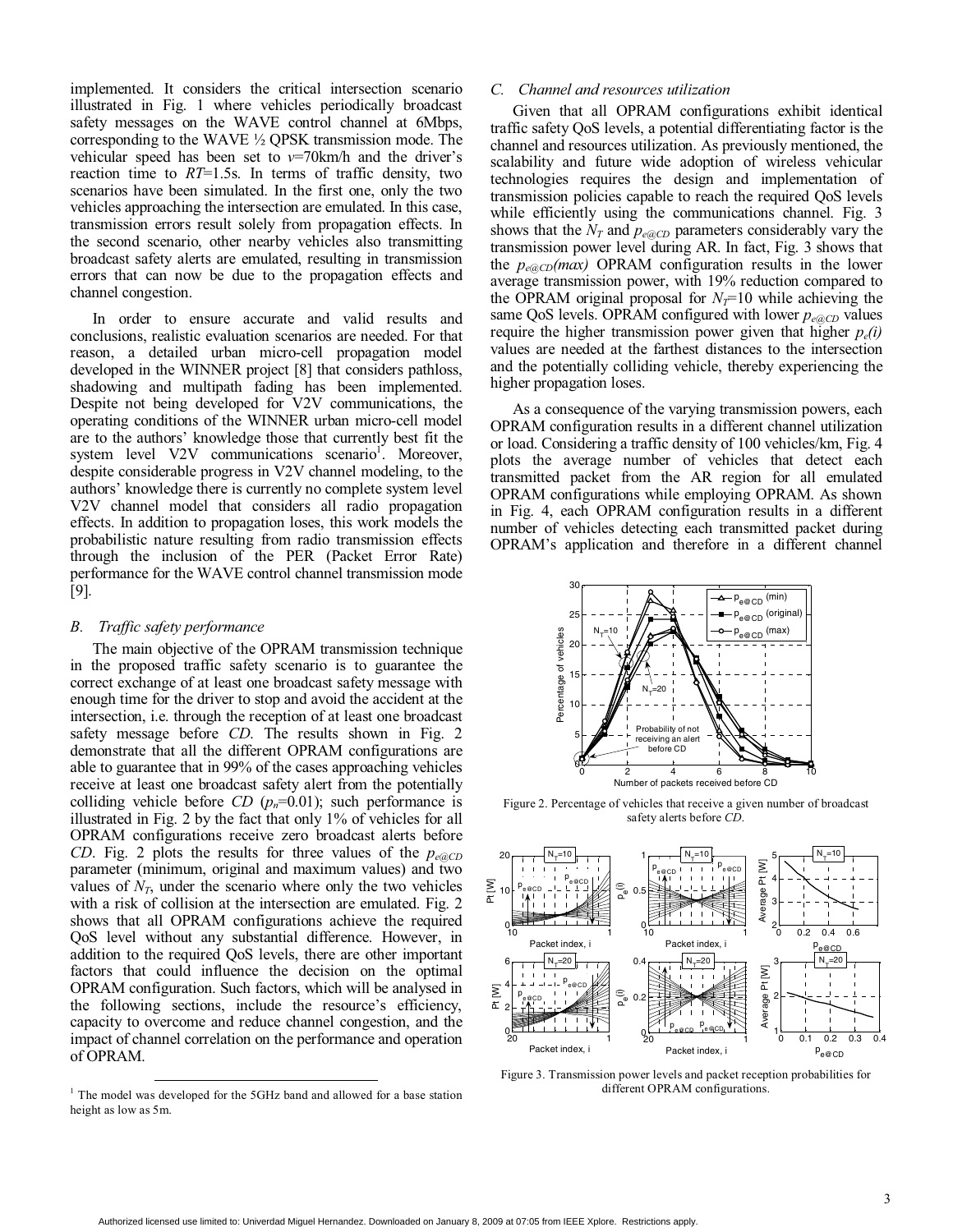load. Given that all configurations exhibit the same traffic safety performance, the detection of the transmitted packets by vehicles that do not represent a danger for the transmitting vehicles might not be necessary and could result in an unnecessary channel load that could increase channel congestion and interference and compromise the system's capacity and scalability. Fig. 4 shows that the higher  $p_{e@CD}$ values result again in a lower channel load, with *pe@CD(max)* reducing the channel load by over 5.5% compared to the original OPRAM configuration. Similar trends are observed among varying OPRAM configurations as  $N_T$  increases, although with higher channel loads; although increasing  $N_T$ reduces the transmission power of each packet (Fig. 3), it also increases the number of packets transmitted during AR.

# *D. Vehicle-to-vehicle interference*

Section *IV.B* demonstrated that all the different OPRAM configurations proposed are able to guarantee the traffic safety QoS requirements, with a varying impact on the channel and resources utilization. The performance analysis was conducted considering the scenario where only the two vehicles with a risk of collision were periodically transmitting broadcast safety messages on the WAVE control channel. However, in realistic scenarios other nearby vehicles will be also transmitting broadcast safety alerts on this channel. These transmissions will increase channel congestion and result in packet data losses due to packet collisions that can significantly degrade the traffic safety performance, as shown in [10] for the original OPRAM configuration. It is then necessary to evaluate the robustness to the channel congestion of the different OPRAM configurations. Fig. 5 shows the OPRAM performance degradation for  $N_T=10$  packets and all different OPRAM configurations when surrounding vehicles periodically broadcast safety messages on the control channel with 100 vehicles/km average traffic density. As it can be observed in Fig. 6, nearby vehicles increase packet collisions and reduce the packet reception probability, which results in that only in 95% of OPRAM applications the two potentially colliding vehicles receive the broadcast safety alert with sufficient time for the driver to react and avoid the collision (the original OPRAM target was 99%).

To overcome the channel congestion negative impact on the OPRAM performance, [10] proposed a compensation mechanism based on increasing the transmission power of the  $N_T$  packets transmitted during AR to compensate for the  $p_e(i)$ reduction as channel congestion increases; i.e. if for example in the original OPRAM proposal the probability to correctly receive a packet was established to  $p_e(i)=p_e=0.37$  for guaranteeing the target probability  $p_n=0.01$  following the Bernoulli process defined in equation (1), and such probability was decreased the 25% due to channel congestion, OPRAM was redesigned and the  $N_T$  transmission power levels recalculated considering that the probability to correctly receive a packet is now equal to  $p_e(i) = p_e = 0.493$ . Fig. 5 shows that the proposed congestion policy is capable to meet the OPRAM traffic safety QoS target by increasing the transmission power during AR (Fig. 7). However, Fig. 7 shows that the increase in the transmission power to compensate channel congestion varies based on the considered OPRAM



Figure 4. Average number of times that the  $N_T$  packets transmitted by a vehicle from AR are detected by surrounding vehicles.



Figure 5. Percentage of vehicles that receive a given number of broadcast safety alerts before *CD* for  $N_T$ =10.



Figure 6. Packet reception probabilities with and without channel congestion for  $N_T = 10$ .

configuration. The results depicted in Fig. 7 highlight that the *pe@CD(max)* OPRAM configuration is the one with the lowest average transmission power after applying the channel congestion compensation policy. In terms of channel utilization, the  $p_{e@CD}(max)$  OPRAM configuration also results in that a lower number of vehicles detect the  $N_T$  transmitted packets during AR (Fig. 8). It is important to note that such reduction is achieved without compromising the traffic safety QoS target, confirming the channel efficiency conclusions reached in section *IV.C*.